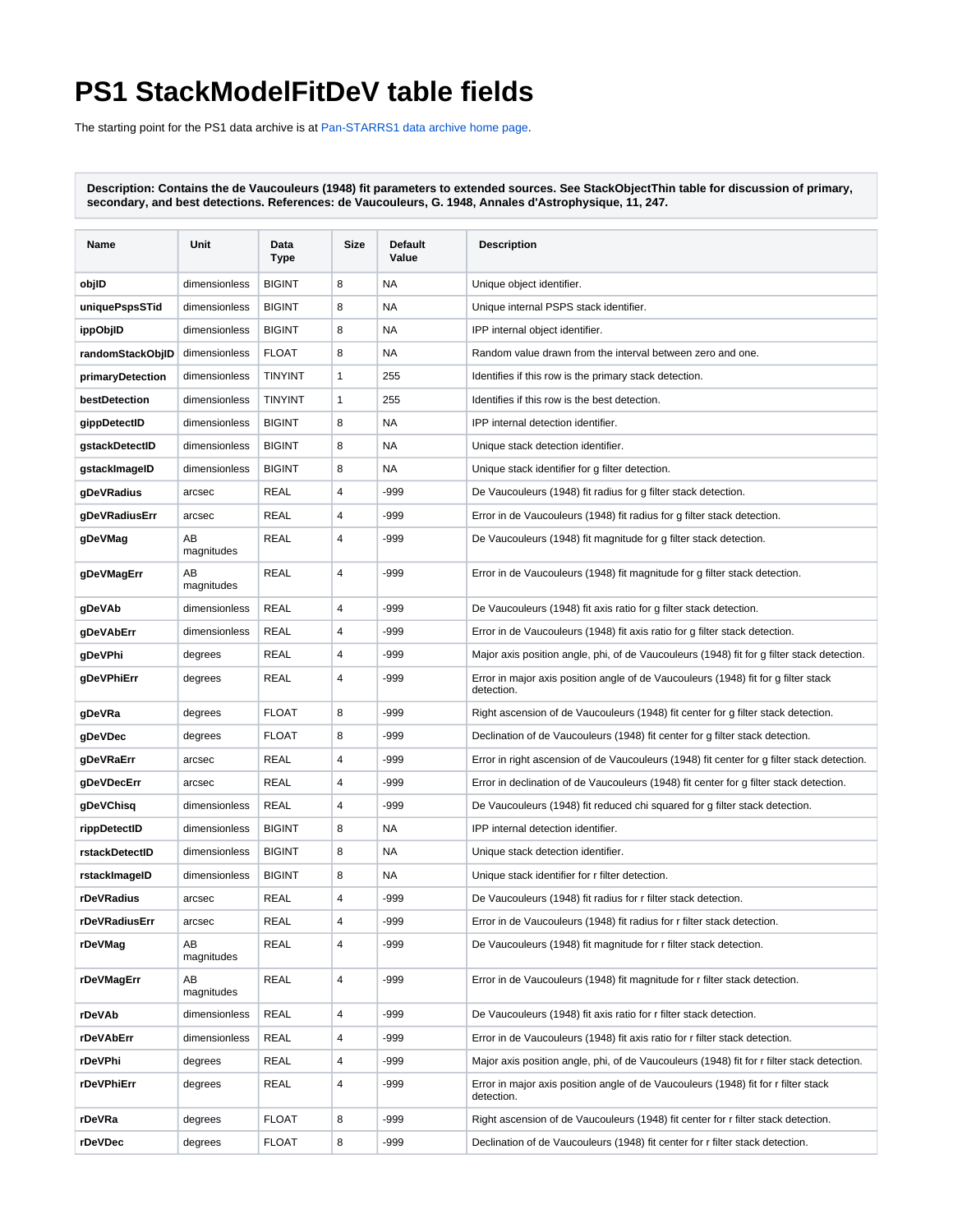| rDeVRaErr      | arcsec           | <b>REAL</b>   | 4 | -999   | Error in right ascension of de Vaucouleurs (1948) fit center for r filter stack detection.       |
|----------------|------------------|---------------|---|--------|--------------------------------------------------------------------------------------------------|
| rDeVDecErr     | arcsec           | <b>REAL</b>   | 4 | -999   | Error in declination of de Vaucouleurs (1948) fit center for r filter stack detection.           |
| rDeVChisq      | dimensionless    | REAL          | 4 | -999   | De Vaucouleurs (1948) fit reduced chi squared for r filter stack detection.                      |
| iippDetectID   | dimensionless    | <b>BIGINT</b> | 8 | NA     | IPP internal detection identifier.                                                               |
| istackDetectID | dimensionless    | <b>BIGINT</b> | 8 | NA     | Unique stack detection identifier.                                                               |
| istackImageID  | dimensionless    | <b>BIGINT</b> | 8 | NA     | Unique stack identifier for i filter detection.                                                  |
| iDeVRadius     | arcsec           | REAL          | 4 | $-999$ | De Vaucouleurs (1948) fit radius for i filter stack detection.                                   |
| iDeVRadiusErr  | arcsec           | <b>REAL</b>   | 4 | -999   | Error in de Vaucouleurs (1948) fit radius for i filter stack detection.                          |
| iDeVMag        | ΑВ<br>magnitudes | REAL          | 4 | -999   | De Vaucouleurs (1948) fit magnitude for i filter stack detection.                                |
| iDeVMagErr     | ΑВ<br>magnitudes | <b>REAL</b>   | 4 | -999   | Error in de Vaucouleurs (1948) fit magnitude for i filter stack detection.                       |
| iDeVAb         | dimensionless    | <b>REAL</b>   | 4 | $-999$ | De Vaucouleurs (1948) fit axis ratio for i filter stack detection.                               |
| iDeVAbErr      | dimensionless    | REAL          | 4 | -999   | Error in de Vaucouleurs (1948) fit axis ratio for i filter stack detection.                      |
| iDeVPhi        | degrees          | <b>REAL</b>   | 4 | -999   | Major axis position angle, phi, of de Vaucouleurs (1948) fit for i filter stack detection.       |
| iDeVPhiErr     | degrees          | REAL          | 4 | -999   | Error in major axis position angle of de Vaucouleurs (1948) fit for i filter stack<br>detection. |
| iDeVRa         | degrees          | <b>FLOAT</b>  | 8 | -999   | Right ascension of de Vaucouleurs (1948) fit center for i filter stack detection.                |
| iDeVDec        | degrees          | <b>FLOAT</b>  | 8 | -999   | Declination of de Vaucouleurs (1948) fit center for i filter stack detection.                    |
| iDeVRaErr      | arcsec           | <b>REAL</b>   | 4 | -999   | Error in right ascension of de Vaucouleurs (1948) fit center for i filter stack detection.       |
| iDeVDecErr     | arcsec           | <b>REAL</b>   | 4 | -999   | Error in declination of de Vaucouleurs (1948) fit center for i filter stack detection.           |
| iDeVChisq      | dimensionless    | REAL          | 4 | -999   | De Vaucouleurs (1948) fit reduced chi squared for i filter stack detection.                      |
| zippDetectID   | dimensionless    | <b>BIGINT</b> | 8 | NA.    | IPP internal detection identifier.                                                               |
| zstackDetectID | dimensionless    | <b>BIGINT</b> | 8 | NA     | Unique stack detection identifier.                                                               |
| zstackImageID  | dimensionless    | <b>BIGINT</b> | 8 | NA.    | Unique stack identifier for z filter detection.                                                  |
| zDeVRadius     | arcsec           | REAL          | 4 | $-999$ | De Vaucouleurs (1948) fit radius for z filter stack detection.                                   |
| zDeVRadiusErr  | arcsec           | REAL          | 4 | -999   | Error in de Vaucouleurs (1948) fit radius for z filter stack detection.                          |
| zDeVMag        | ΑВ<br>magnitudes | <b>REAL</b>   | 4 | -999   | De Vaucouleurs (1948) fit magnitude for z filter stack detection.                                |
| zDeVMagErr     | AB<br>magnitudes | <b>REAL</b>   | 4 | -999   | Error in de Vaucouleurs (1948) fit magnitude for z filter stack detection.                       |
| zDeVAb         | dimensionless    | REAL          | 4 | $-999$ | De Vaucouleurs (1948) fit axis ratio for z filter stack detection.                               |
| zDeVAbErr      | dimensionless    | <b>REAL</b>   |   | -999   | Error in de Vaucouleurs (1948) fit axis ratio for z filter stack detection.                      |
| zDeVPhi        | degrees          | <b>REAL</b>   | 4 | -999   | Major axis position angle, phi, of de Vaucouleurs (1948) fit for z filter stack detection.       |
| zDeVPhiErr     | degrees          | <b>REAL</b>   | 4 | -999   | Error in major axis position angle of de Vaucouleurs (1948) fit for z filter stack<br>detection. |
| zDeVRa         | degrees          | <b>FLOAT</b>  | 8 | -999   | Right ascension of de Vaucouleurs (1948) fit center for z filter stack detection.                |
| zDeVDec        | degrees          | <b>FLOAT</b>  | 8 | -999   | Declination of de Vaucouleurs (1948) fit center for z filter stack detection.                    |
| zDeVRaErr      | arcsec           | <b>REAL</b>   | 4 | -999   | Error in right ascension of de Vaucouleurs (1948) fit center for z filter stack detection.       |
| zDeVDecErr     | arcsec           | REAL          | 4 | -999   | Error in declination of de Vaucouleurs (1948) fit center for z filter stack detection.           |
| zDeVChisq      | dimensionless    | <b>REAL</b>   | 4 | -999   | De Vaucouleurs (1948) fit reduced chi squared for z filter stack detection.                      |
| yippDetectID   | dimensionless    | <b>BIGINT</b> | 8 | NA     | IPP internal detection identifier.                                                               |
| ystackDetectID | dimensionless    | <b>BIGINT</b> | 8 | NA     | Unique stack detection identifier.                                                               |
| ystackImageID  | dimensionless    | <b>BIGINT</b> | 8 | NA     | Unique stack identifier for y filter detection.                                                  |
| yDeVRadius     | arcsec           | REAL          | 4 | -999   | De Vaucouleurs (1948) fit radius for y filter stack detection.                                   |
| yDeVRadiusErr  | arcsec           | REAL          | 4 | -999   | Error in de Vaucouleurs (1948) fit radius for y filter stack detection.                          |
| yDeVMag        | ΑВ<br>magnitudes | REAL          | 4 | -999   | De Vaucouleurs (1948) fit magnitude for y filter stack detection.                                |
| yDeVMagErr     | ΑВ<br>magnitudes | <b>REAL</b>   | 4 | -999   | Error in de Vaucouleurs (1948) fit magnitude for y filter stack detection.                       |